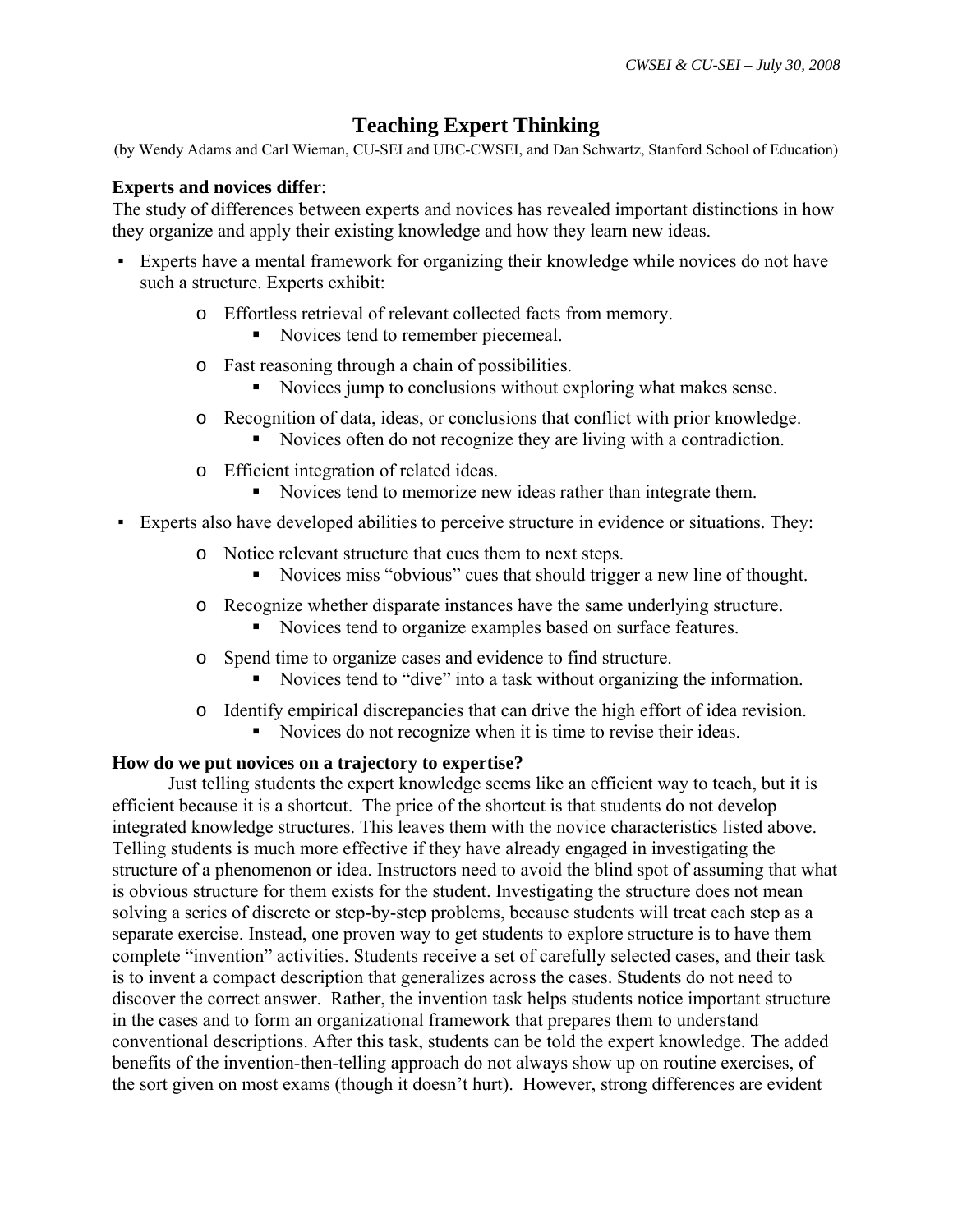when students are given more expert-like tasks that include learning new related ideas and applying their knowledge to new situations (Schwartz, et al. 1998; 1999; 2005).

**A good invention task has specific characteristics** (examples in the appendix): 1. Clear goal: The task should present a clear, challenging goal of trying to develop a compact and consistent description or representation of the "important features" across the cases. Typically, the description entails integrating several features in one representation (e.g., a ratio):

- Find an index for pieces of wood that will allow you to predict if they will float or sink,
- Create a graph that you think displays the important patterns from the experiment.
- Design a cell membrane that allows certain substances to pass through but not others.

*Test of goal:* Is the goal consistent with the sort of thing an expert does when trying to describe novel findings?

2. Contrasting cases: The task should include multiple cases simultaneously, so students notice structure and structural variations that transcend superficial differences.

- Cases should systematically vary on key parameters so students try to see how these variations relate at a deeper, structural level.
- Two to four contrasting cases provide a reasonable level of difficulty.
- A single case works too, if students will spontaneously generate contrasting cases.

*Test of cases*: Are the cases structured so that a reasonable (but wrong) description based on just one or two of the cases would fail to work for the rest?

3. Context: The task should involve things relatively familiar and meaningful to the students.

• Students should recognize, maybe with help, when a description does not work for a case. *Test of context:* Does the task and cases make sense to the students?

4. Level of difficulty: Students should have partial success, even if they do not come up with the solution that took experts centuries to discover and covers all cases.

• When teaching complex ideas, use multiple activities that are each limited in scope.

• Each contrasting cases activity should introduce one or two new structural parameters. *Test of difficulty*: Can the students always get started but seldom find perfect/complete answer?

5. Avoid jargon: these trigger the common "What was that formula we learned?" response, rather than, the "This is new task" response. For example, in the wood task, avoid the term density. *Test of terminology*: Will students not try to use some process they have learned or can look up?

6. Design cycle: Try with a few students first and modify as needed before using with a class. *Test of design:* Do they slowly begin to notice and try to represent the key structures that an expert can see easily in the cases?

7. Collaboration: invention activities work best when done by pairs of students. *Test of collaboration:* Do students make comments to each other like, "But, look here, would that work here, for this one?!", rather than dividing up the task and working independently?

A 5-page version of this document with references and examples of invention tasks is available at [http://www.cwsei.ubc.ca/resources/instructor\\_guidance.htm](http://www.cwsei.ubc.ca/resources/instructor_guidance.htm)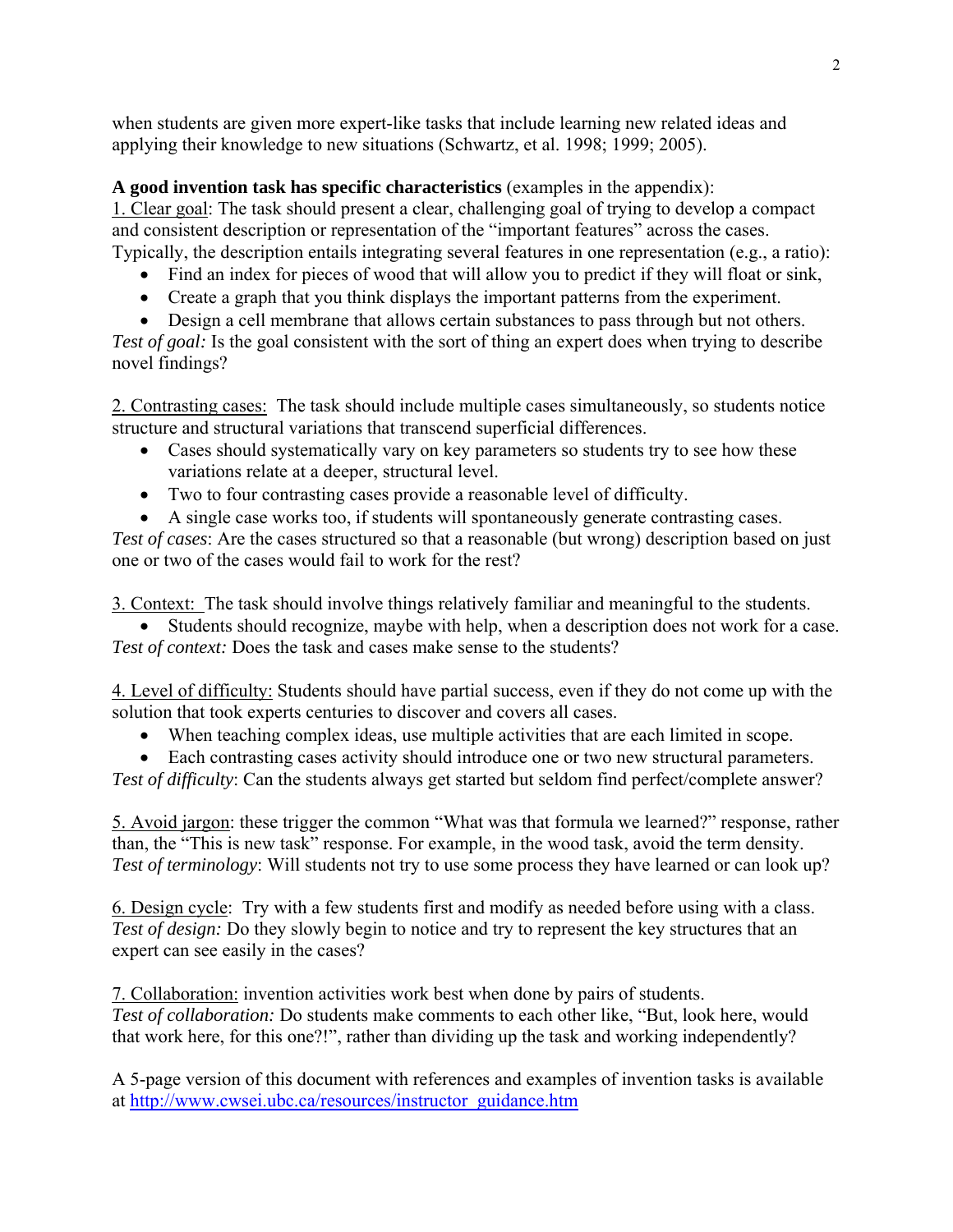#### **REFERENCES**

Bransford, Brown, and Cocking, *How People Learn; Brain, Mind, Experience, and School*, NAS Press, 2000. Chapters 2 and 3 provide a good general introduction to what is known about expert novice differences in thinking and learning.

Schwartz, D. L., Bransford, J. D. and Sears, D. (2005). *Efficiency and Innovation.* Transfer of Learning from a Modern Multidisciplinary Perspective edited by Jose Mestre. Information Age Publishing; North Carolina (1-52)**.** 

This paper considers a new focus on the type of assessment used to evaluate transfer. Transfer literature includes seemingly conflicting perspectives. Some argue that transfer is rare; others argue that it is ubiquitous; still others say it is an unworkable concept. The authors of this paper argue that all of these perspectives are pieces of the truth. The problem lies in how transfer is evaluated. Two types of assessment are described that help explain the apparently contradictory views of transfer literature. Sequestered Problem Solving (SPS) is the typical type of assessment we usually give on exams. PFL offers new information to the students on the exam and then tests if they were able to learn the new information. There are also examples of invention activities and more theoretical description of innovation versus efficiency.

Schwartz, D. L., Lindgren, R. and Lewis, S. (2008). Constructivism in an Age of Non-Constructivist Assessments. *Constructivist theory applied to instruction: Success of failure?*  Tobias, S. and Duffy, T. (Eds.). Taylor Francis.

This paper has a nice description of how students construct their own knowledge. It describes why invention activities (innovation) are a very effective way to motivate the creation of a framework for a specific concept in the student's mind before they learn all the facts and procedures about the concept. It explains why providing the facts and procedures about a concept (efficiency training) before the students have developed a framework "short-circuits" the learning process.

Wineburg, S. (1998). Reading Abraham Lincoln: An Expert-Expert Study in the Interpretation of Historical Texts. *Cognitive Science, 22* (319-346).

This paper shows the difference between how an expert tackles new material in comparison to a novice. It provides a general description of their different approaches making it clear that more structure is needed in the instruction of novices to help them learn. This paper shows how an expert handles a new problem in a related field (not their field of expertise) compared to how novices (high school students) handles the same problem. The historians expressed doubts about their interpretations, second guessing themselves and appending strings of qualifications to their conclusions. The students quickly formed interpretations and typically never looked back. The author points out the expert had extensive factual knowledge but that is not what stood out while observing his solution process. "Once he was immersed in the documents it was what he didn't know that came to the fore: his way of asking questions, of reserving judgment, of monitoring affective responses and revisiting earlier assessments, his ability to stick with confusion long enough to let an interpretation emerge. It was how he responded in the face of what he didn't know that allowed him, in short, to learn something new."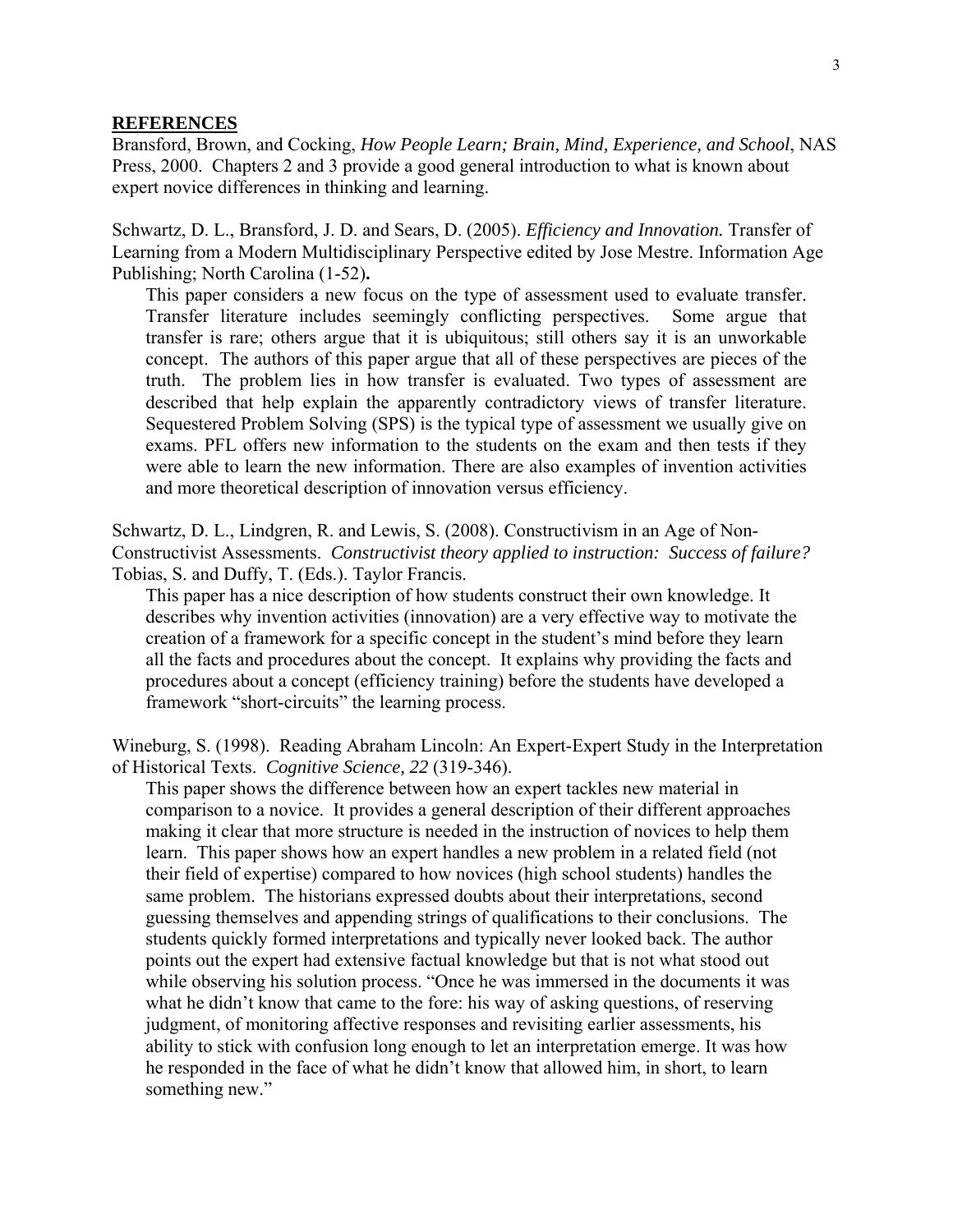# **Appendix- Three Proven Examples.**

**Density invention activity** (for  $8<sup>th</sup>$  graders). Cases highlight ratio structure of density.





**Variance invention activity**. Students have to create "reliability index" for comparing four baseball pitching machines. (Black dots represent where balls landed when thrown at X.) Contrasting cases highlight difference between accuracy and consistency, issue of sample sizes, and so forth.

These cases were followed by focused pair-wise contrasts comparing consistency of trampoline bounciness (values represent height a weight bounced on different drops). Contrast A: {3 4 5 6 7} v. {1 3 5 7 9} Contrast B: {10 2 2 10 2 10} v.{2 8 4 10 6 6} Contrast C: {4 2 6} v. {2 6 4 6 2 4}